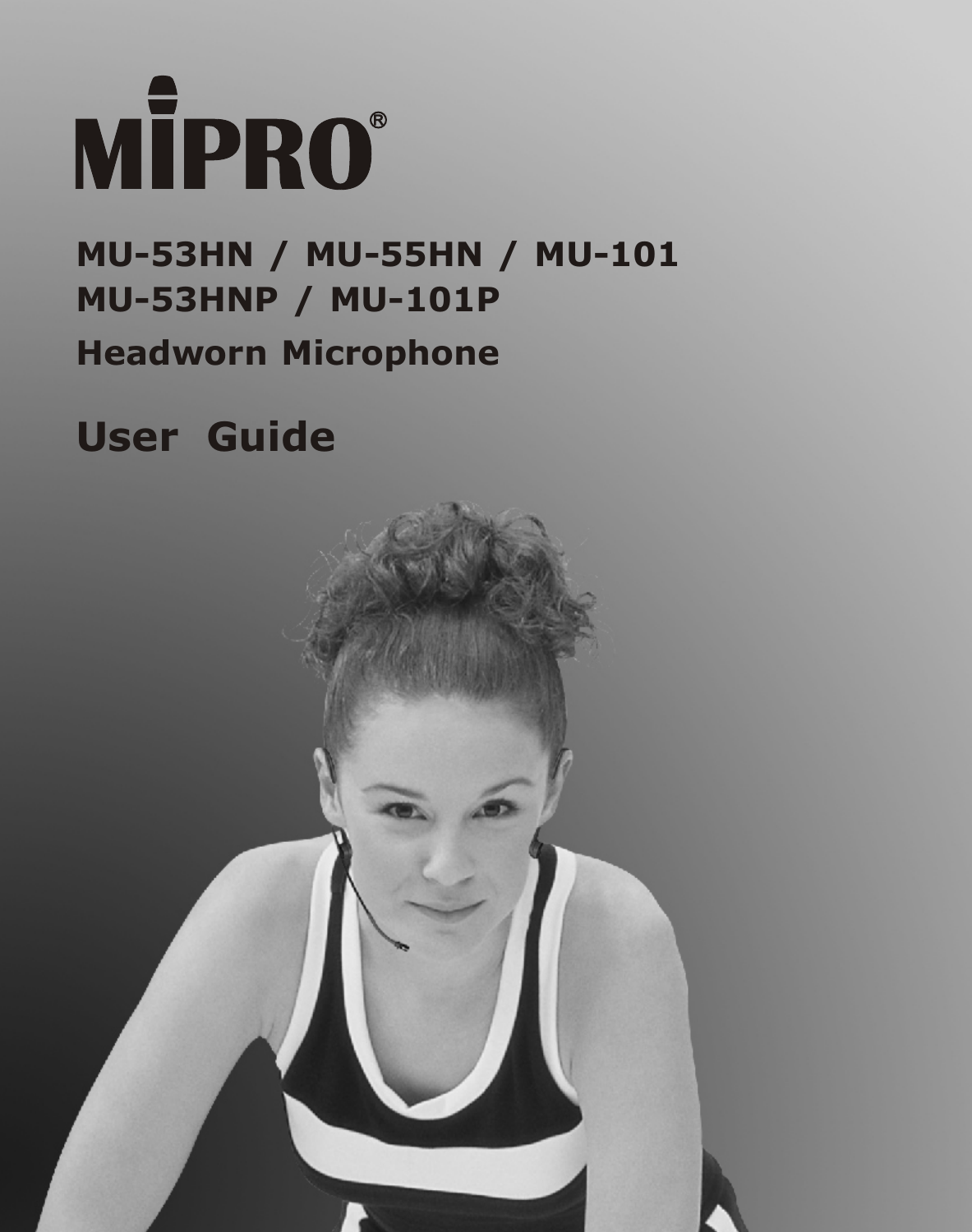#### **Disposal**



Dispose of any unusable devices or batteries responsibly and in accordance with any applicable regulations.

#### **Disposing of used batteries with domestic waste is to be avoided!**

Batteries / NiCad cells often contain heavy metals such as cadmium(Cd), mercury(Hg) and lead(Pb) that makes them unsuitable for disposal with domestic waste. You may return spent batteries/ accumulators free of charge to recycling centres or anywhere else batteries/accumulators are sold.

By doing so, you contribute to the conservation of our environment!

# **MIPRO Electronics Co., Ltd.**

Headquarters: 814 Pei-Kang Road, Chiayi, 60096, Taiwan. Web: www.mipro.com.tw E-mail: mipro@mipro.com.tw





AS111115 Design and specifications are subject to change without prior notice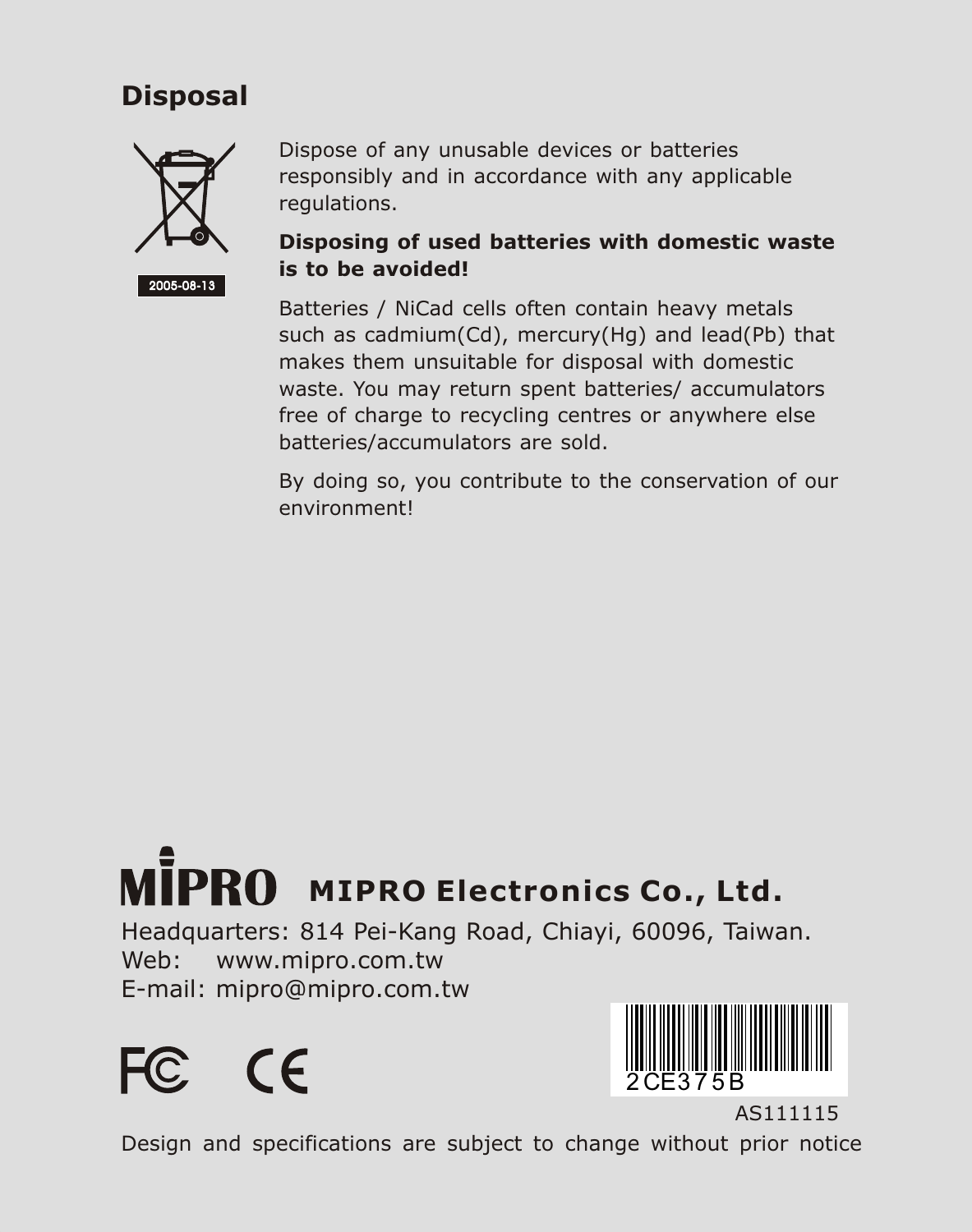# **FEATURES:**

- 1. Rotated the earhook inward for easy storage.
- 2. Easy to change to different capsule modules.
- 3. Steel tube holder allows user to rotate capsule at one's wish to ensure perfect fit between capsule and user's head.
- 4. Capsule can be adjusted to its best position and angle at one's wish.
- 5. Steel tube with microphone cable can be installed on the steel tube holder at either side. This will satisfy all different users.

# **FURNISHED ACCESSORIES:**

- . Carrying Storage Bag ×1 (optional)
- . Capsule Windscreen ×1 (optional)
- . User Guide ×1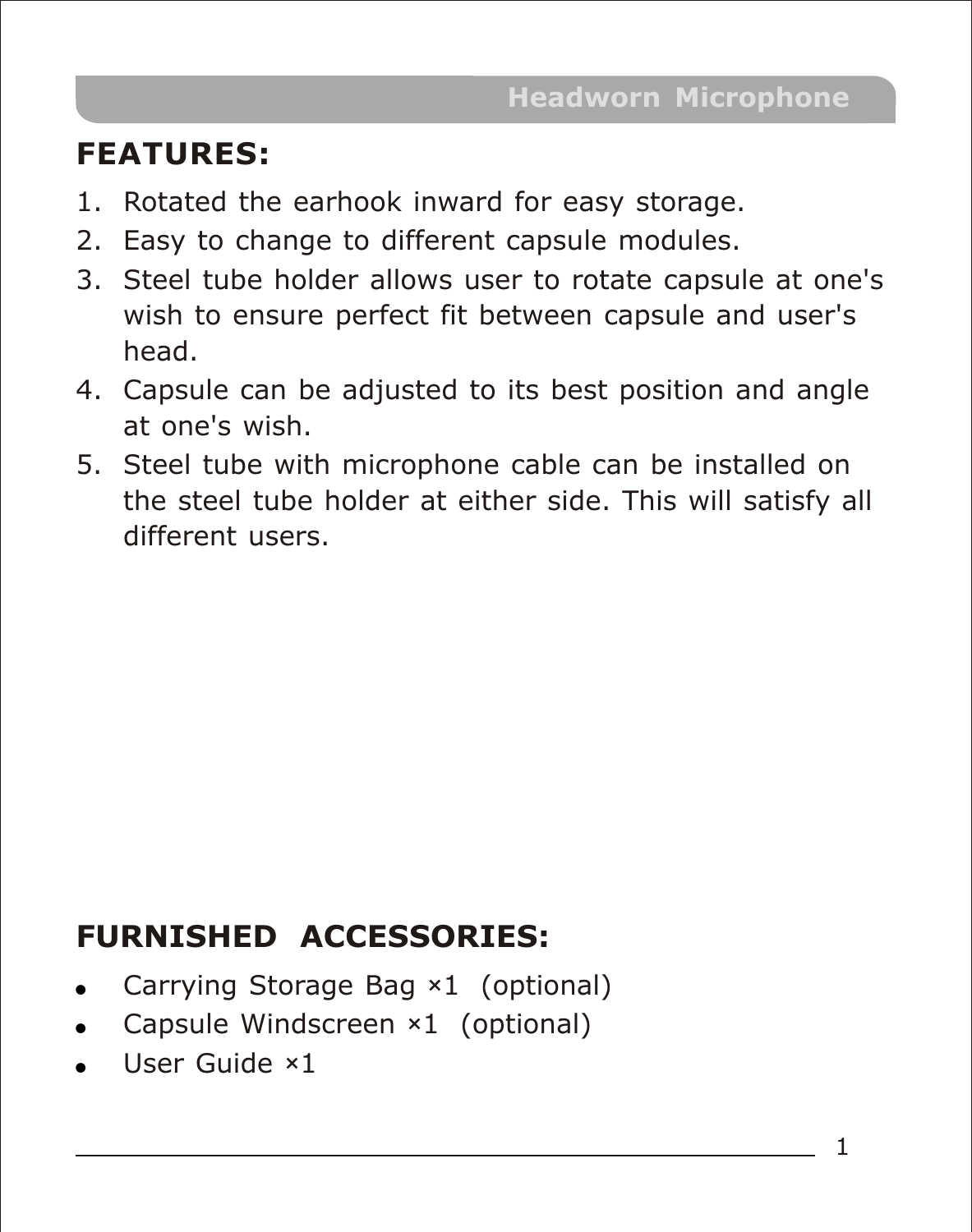# **Adjustment features and connectors styles:**

MU-53HN/MU-55HN

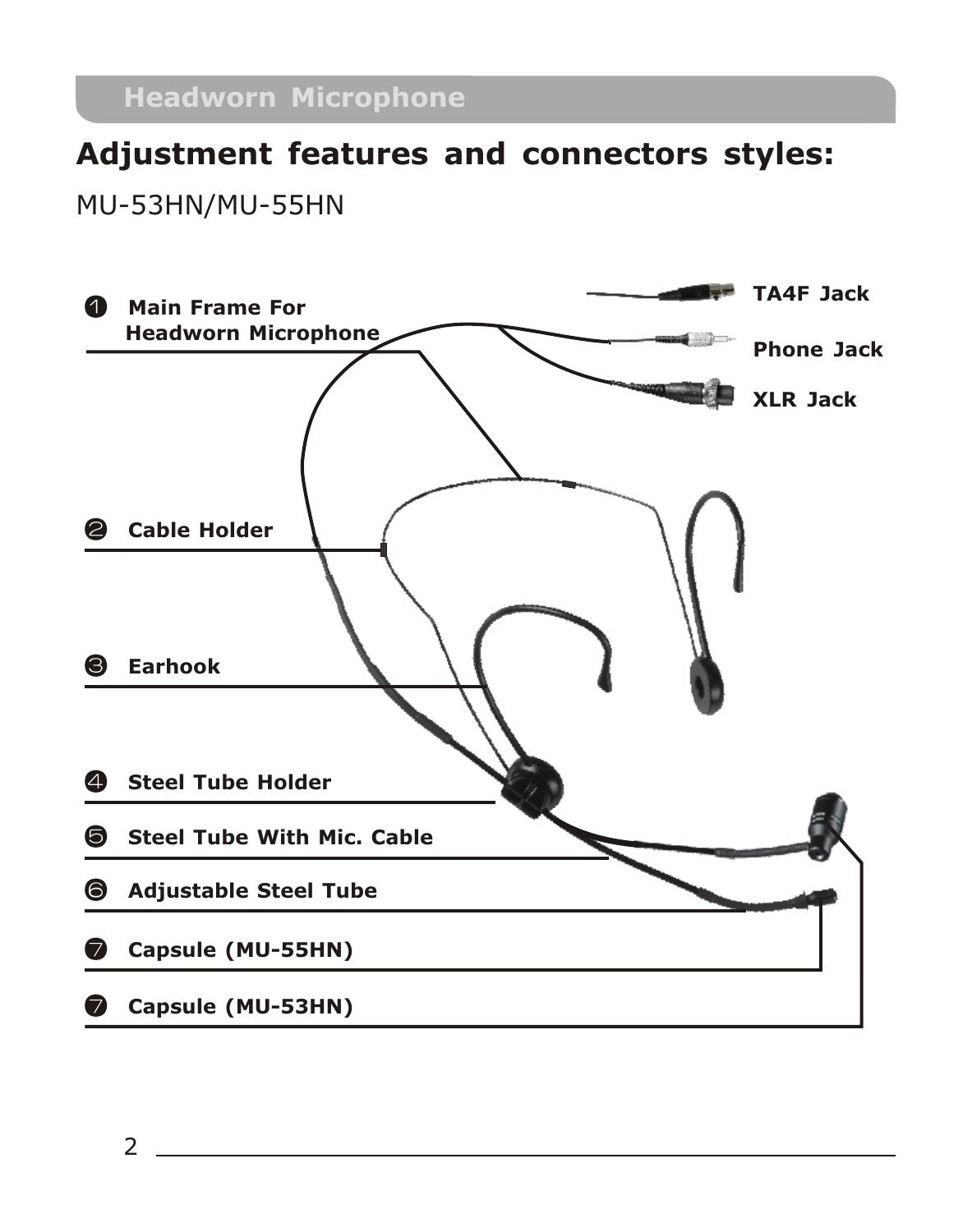#### **Headworn Microphone**

## **Adjustment features and connectors styles:**

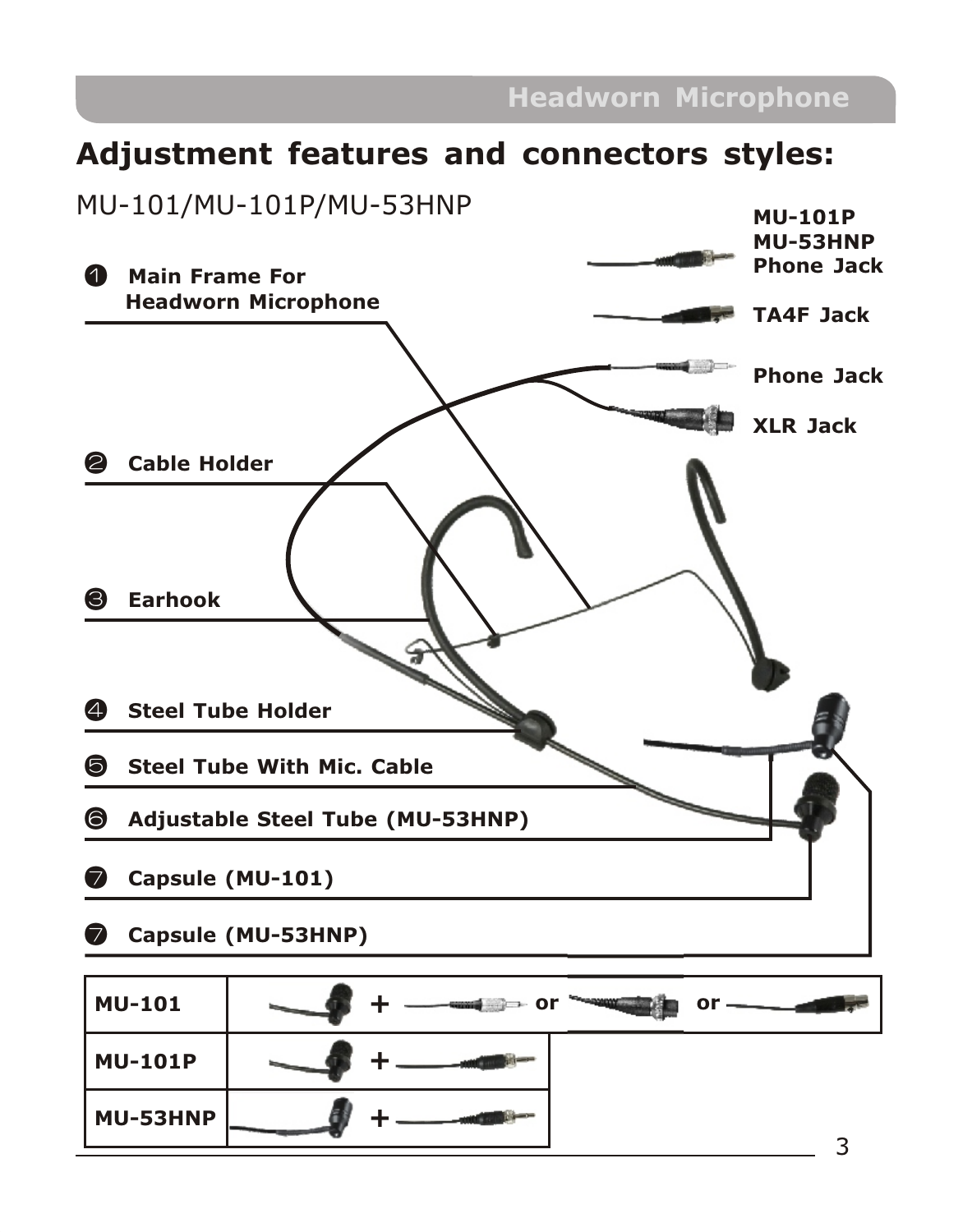# **How to Assemble Your Headworn Microphone?**

After installing the steel tube with microphone cable<sup>®</sup> onto steel tube holder  $\bigcirc$ , fix the microphone wire in cable holder  $\bullet$  on the main frame  $\bullet$ . As shown in (Figure 1)





# **How to Adjust Your Headworn Microphone?** (MU-53HN/MU-55HN/MU-53HNP)

After put on the headworn microphone as shown below, user can use adjustable steel tube  $\bigcirc$  to adjust the gap between capsule and user's mouth if the gap is too large.

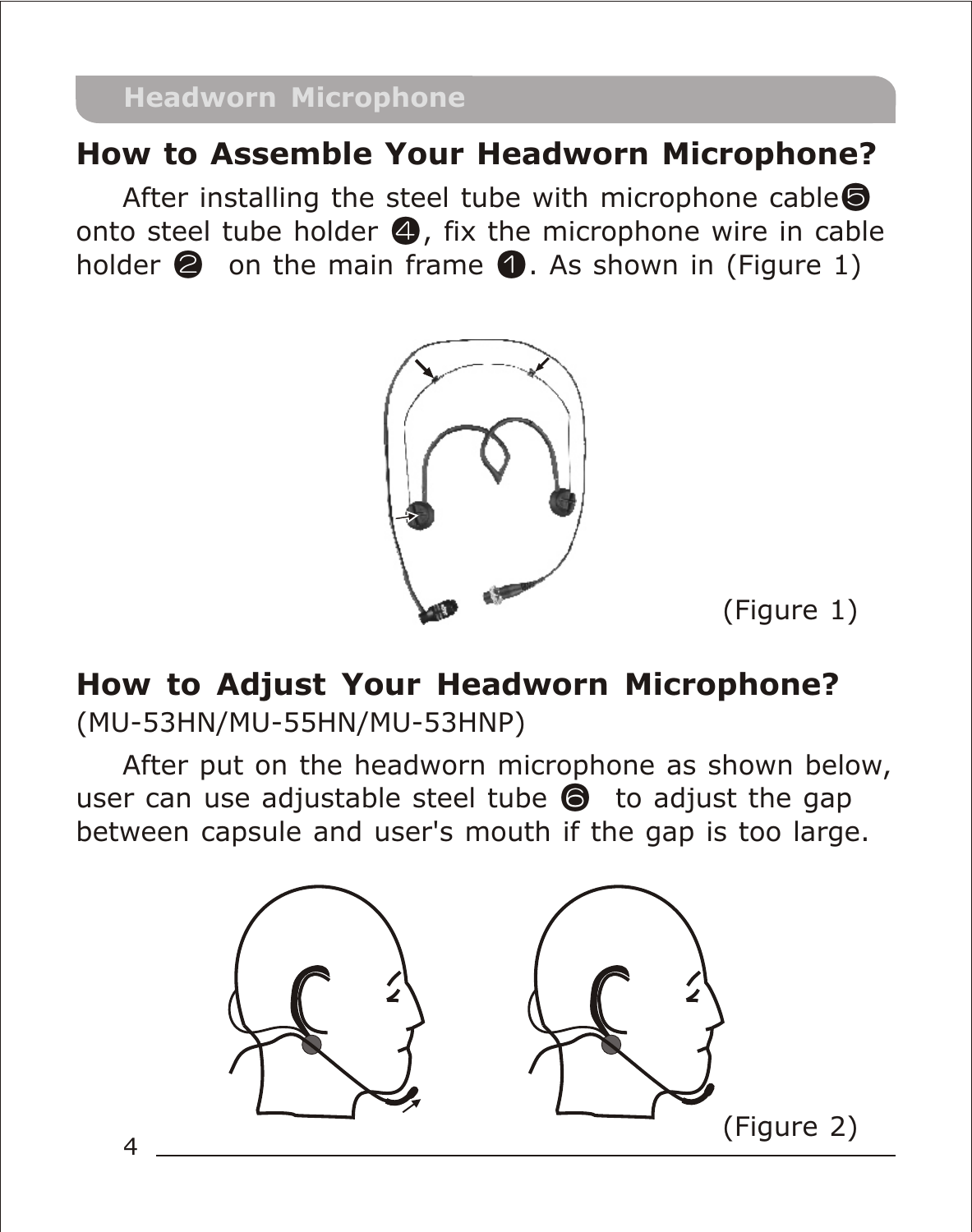# **Specification:**

# **MU-53HN/MU-53HNP**

- > **Transducer type:** Electret condenser microphone capsule
- > **Frequency Response:** 50 Hz to 18KHz
- > **Directional Characteristic:** Cardioid
- $\triangleright$  **Sensitivity:** -46dB  $\pm 3$ dB at 1KHz ( 0dB = 1V/Pa)
- > **Operating Voltage:** 1.1 ~ 9V
- > **Weight:** 30g
- **► Dimensions:** 11  $\oint$  ×26.5mm
- > **Connector option:** 3.5mm mono phone jack plug / Mini XLR connector / TA4F / 3.5mm screw-lock plug
- > **Accessories:** windscreen

# **MU-55HN**

- > **Transducer type:** Electret condenser microphone capsule
- > **Frequency Response:** 50 Hz to 20KHz
- > **Directional Characteristic:** Omnidirectional
- $\triangleright$  **Sensitivity:** -49dB  $\pm 3$ dB at 1KHz ( 0dB = 1V/Pa)
- **Dearating Voltage:**  $1.1 \sim 9V$
- > **Weight:** 25g
- **▶ Dimensions:** ∮5x13mm
- > **Connector option:** 3.5mm mono phone jack plug / Mini XLR connector / TA4F
- > **Accessories:** windscreen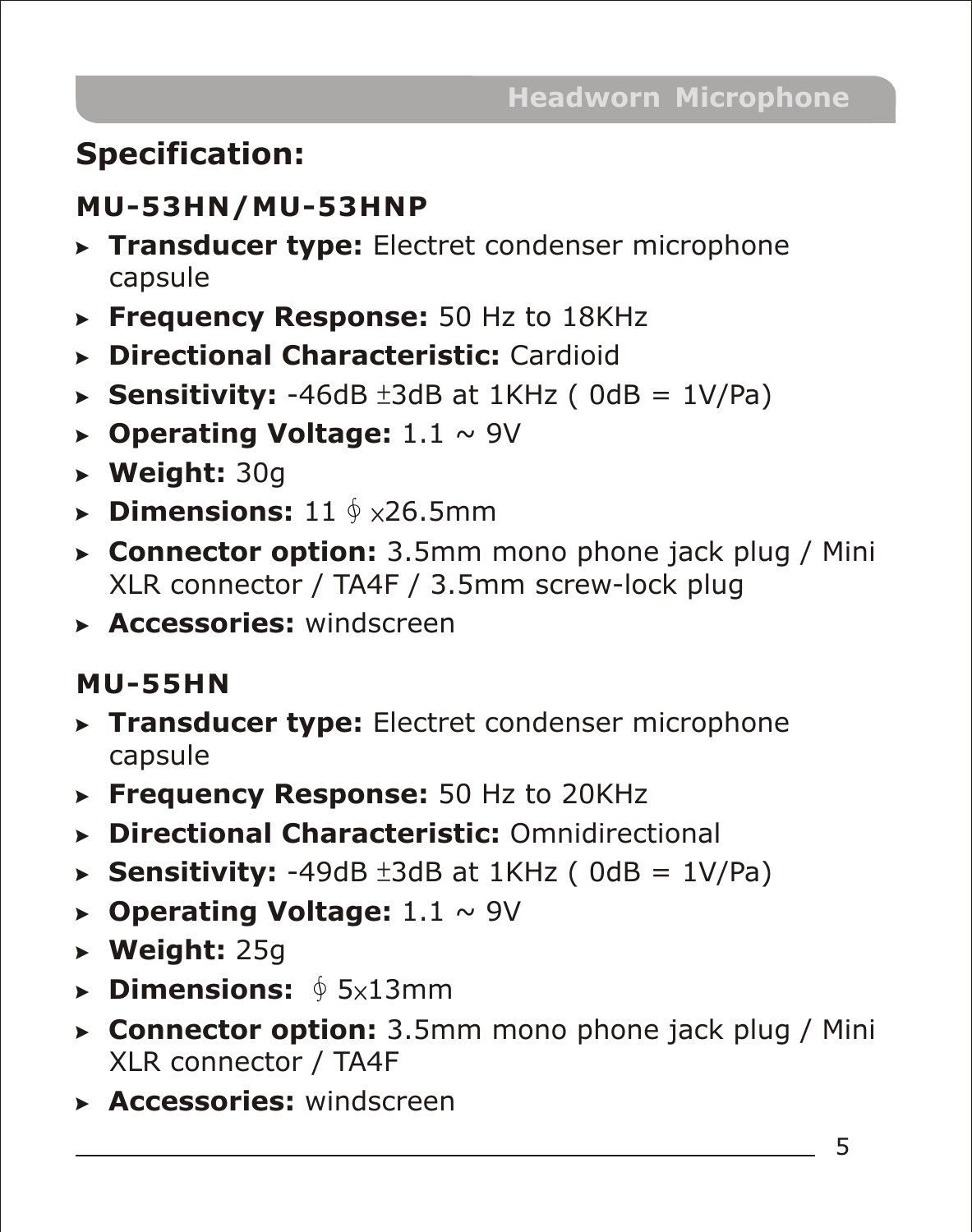# **MU-101/MU-101P**

- > **Transducer type:** Electret condenser microphone capsule
- > **Frequency Response:** 50Hz to 18KHz
- > **Directional Characteristic:** Cardioid
- $\triangleright$  **Sensitivity:** -49dB  $\pm 3$ dB at 1KHz ( 0dB = 1V/Pa)
- > **Operating Voltage:** 1.1 ~ 9V
- > **Weight:** 24g
- **► Dimensions:** 11  $\oint$  ×26.5mm
- > **Connector option:** 3.5mm mono phone jack plug / Mini XLR connector / TA4F /3.5mm screw-lock plug
- > **Accessories:** windscreen

# **Circuit Diagram:**

6

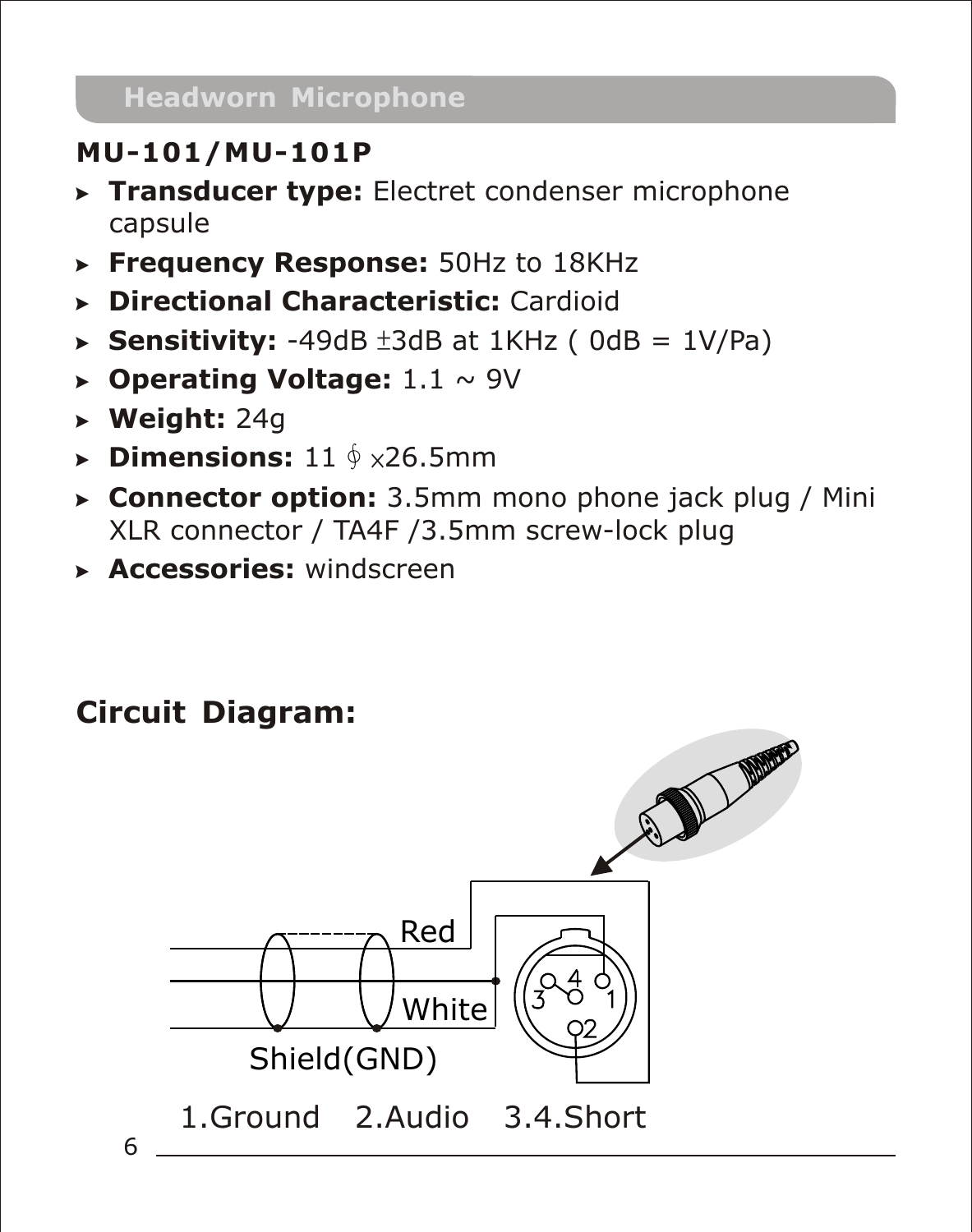# **Frequency Response Diagram:**

#### **MU-53HN/MU-53HNP**



#### **MU-55HN**



7